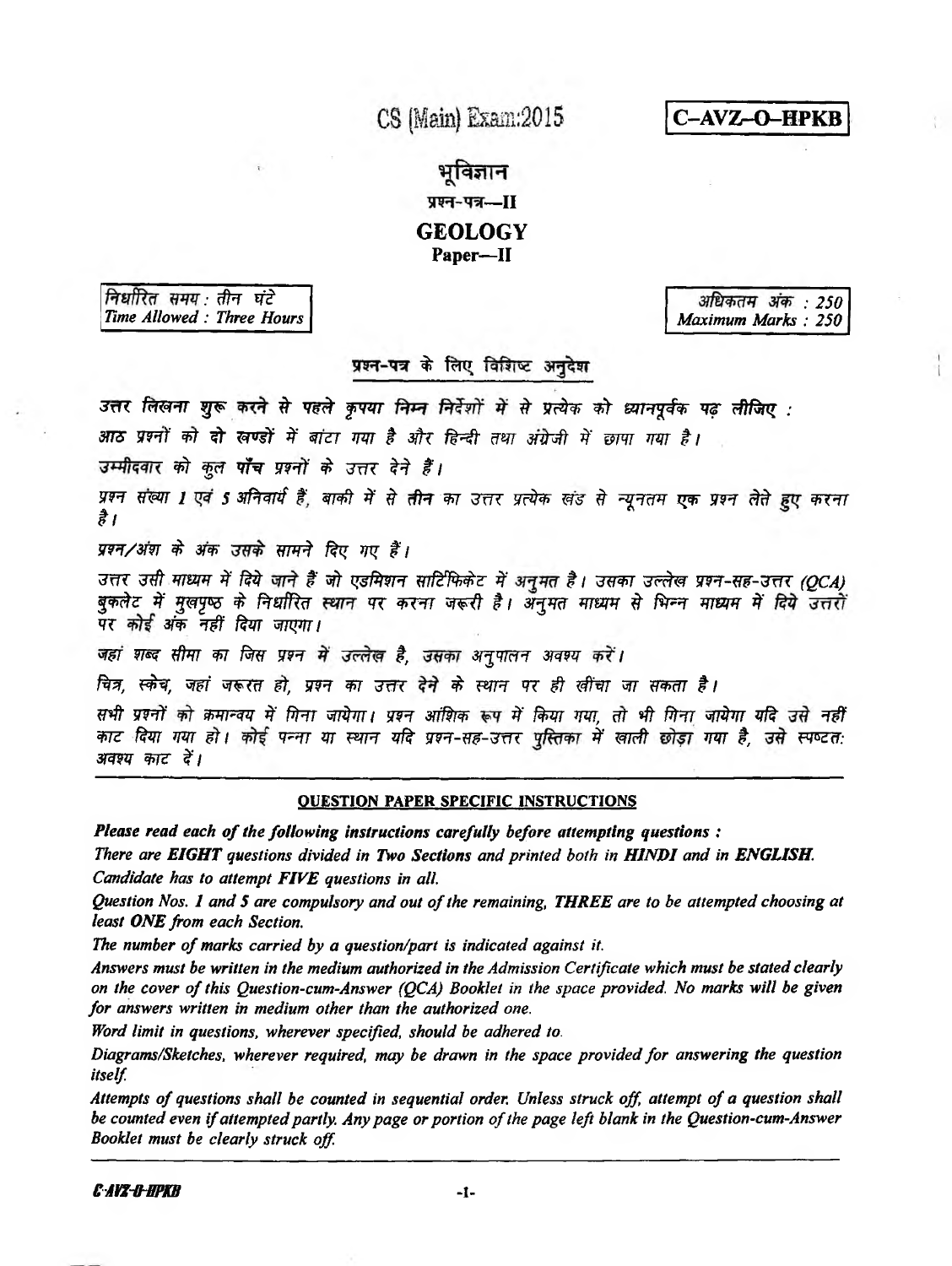#### खण्ड— **3T**

#### **SECTION—A**

Q. 1(a) साफ रेखाचित्रों की सहायता से 'आइनोसिलिकेटों' की संरचनाओं पर चर्चा कीजिए एवं खनिजीय उदाहरण **i**

**Discuss the structures of inosilicates with neat sketches and mineralogical examples.**

10

Q. 1(b) यमलन (टि्वनिंग) की परिघटना को समझाइए एवं साफ रेखाचित्रों द्वारा फेल्ड्सपार में यमलन पर चर्चा कीजिए।

**Explain the phenomenon of twinning and discuss the twinning in feldspars with neat sketches.** 10

- Q. 1(c) पैरिटेक्टिक' क्या है ? पेरिटेक्टिक को निरूपित करने वाली एक उपयुक्त अभिक्रिया पर चर्चा कीजिये। **What is a peritectic ? Discuss an appropriate reaction that represents a peritectic. 10**
- Q. 1(d) समझाइए कि ग्रेनुलाइट फेसिज' के शैलों का 'ऐम्फिबोलाइट फेसिज' के शैलों से बुनावट एवं खनिजीय आधार पर कैसे विभेदन किया जा सकता है ? **Explain how granulite facies rocks can be texturally and mineralogically differentiated from amphibolite facies rocks.** 10
- Q. 1(e) 'बलुआपत्थर' एवं 'गादप्रस्तर' में ऊर्मिका चिहन आम होते हैं। क्या कारण है कि वे 'संगुटिकाश्मों' एवं 'शैलों' में बिरल होते हैं ?

**Ripple marks are common in sandstones and siltstones. Why are they rare in conglomerates and shales ?** 10

- Q. 2(a) साफ रेखाचित्रों द्वारा समदूरीक निकाय (आइसोमेट्रिक सिस्टम) के 'प्रसामान्य वर्ग' के सममिति तत्त्वों और आकृतियों का वर्णन कीजिए। इस वर्ग के तीन खनिजों के नाम लिखिए। **With neat sketches describe the symmetry elements and forms of the normal class of the isometric system. Name three minerals belonging to this class. 20**
- $Q.$  2(b) मृत्तिका खनिजों के वर्गीकरण और रासायनिक संघटन पर चर्चा कीजिए।

**Discuss the classification and chemistry of clay minerals. 20**

Q. 2(c) जबकि 'मैन्टल' में क्वाद्ज पूर्णरूपेण नहीं होता है, क्या कारण है कि यह महाद्वीपों पर सबसे ज्यादा सामान्य खनिज है ?

**While quartz is completely absent in the mantle, why is it the most common mineral on the continents ?** 10

## *C-AVX-0-HPKB* - 2-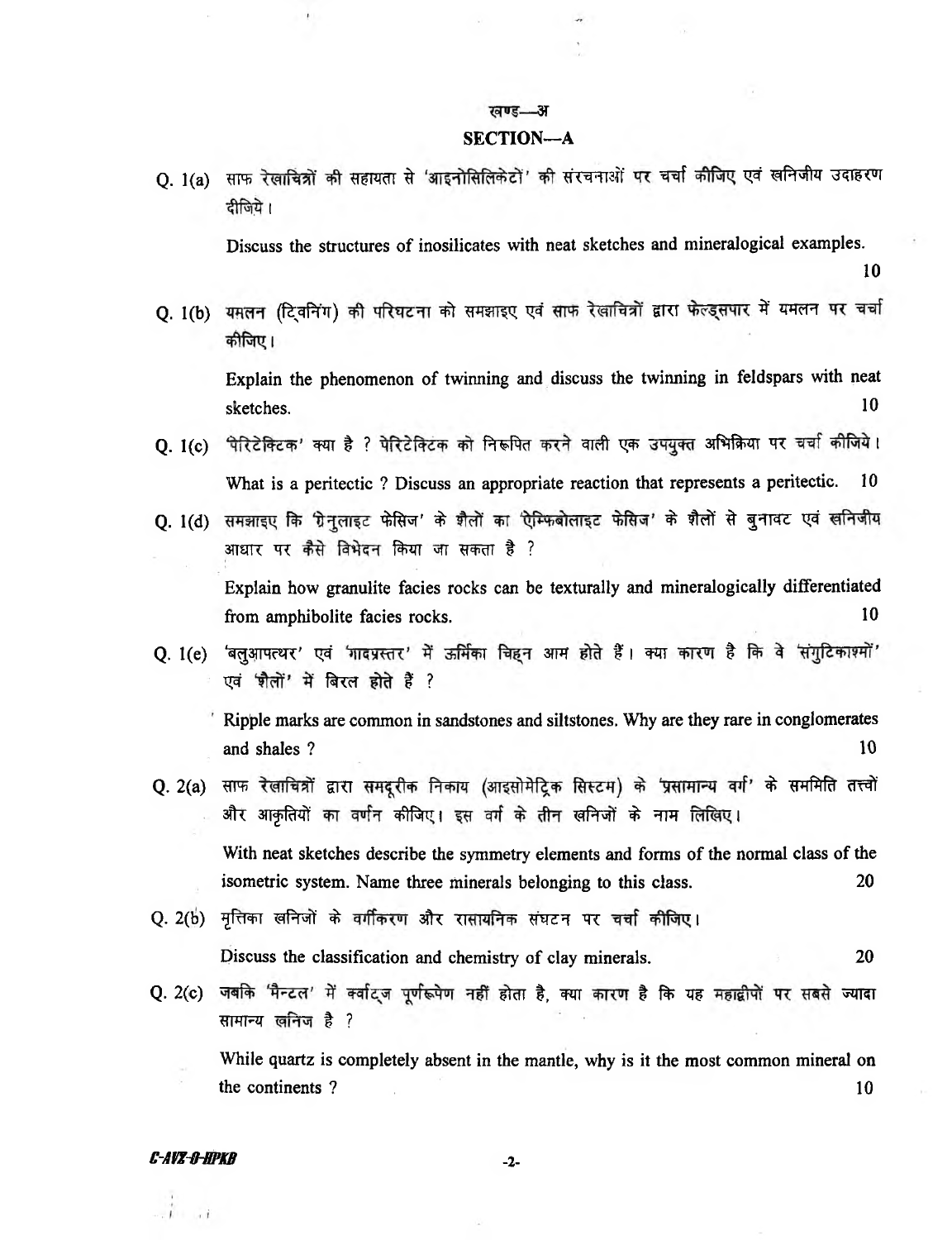- Q. 3(a) भूकंपी-तरंगों द्वारा ढूंढे गए पृथ्वी के भीतर विभिन्न असांतत्य क्या हैं ? असांतत्यों में प्रत्येक के लिए **थैलवैज्ञानिक के स्पष्टीकरण क्या है ? What are the different discontinuities within the earth picked up by seismic waves ? What are the petrological explanations for each of these discontinuities ? 20**
- Q. 3(b) निम्नलिखित दो शृंखलाएं क्या महत्व रखती हैं और दोनों के बीच क्या अन्तर हैं ? (i) क्लोराइट → बायोटाइट → गारनेट → एसटोरोलाइट → क्यानाइट → सिलिमनाइट  $(ii)$  शेल  $\rightarrow$  स्लेट  $\rightarrow$  फिलाइट  $\rightarrow$  सिष्ट  $\rightarrow$  नाइस **What do the following two series signify and what is the difference between the two ?**
	-
	- (i) Chlorite  $\rightarrow$  Biotite  $\rightarrow$  Garnet  $\rightarrow$  Staurolite  $\rightarrow$  Kyanite  $\rightarrow$  Sillimanite
	- (ii) Shale  $\rightarrow$  Slate  $\rightarrow$  Phyllite  $\rightarrow$  Schist  $\rightarrow$  Gneiss. 10
- **Q. 3(c) कोमाटाइट क्या हैं ? कोमाटाइट में स्पिनिफैक्स बुनावट दर्शाने का क्या कारण हैं ? आप अपने उत्तर** से समझाइए कि कोमाटाइट ज्यादातर आर्कियन में ही क्यों पाए जाते हैं ? **What is a Komatiite ? What is the reason for the spinifex texture shown by Komatiites ? From your answer discuss the possible reason why Komatiites are found mostly in the Archean. 20**
- Q. 4(a) चूना पत्थरों के विशेष संदर्भ में, शिलीभवन (लिथिफिकेशन) और प्रसंघनन के प्रक्रम को स्पष्ट कीजिए। **Explain the process of lithification and diagenesis with special reference to limestones.** 20
- Q. 4(b) भारतवर्ष के मुख्य अवसादी बेसिनों के विकास एवं विशिष्ट अभिलक्षणों पर चर्चा कीजिए। **Discuss the evolution and characteristic features of the major sedimentary basins of India.** 20
- $Q.$  4(c) 'बॉवेन रिएक्शन सिरीज़' पर विचार करते हूए, चर्चा कीजिए कि एक आग्नेय शैल प्रतिक्रमणी रूपातंरण से किस प्रकार प्रभावित होगा।

**Considering the Bowen's reaction series, discuss how an igneous rock will be affected during retrogressive transformation.** 10

### खण्ड—ब

#### **SECTION—B**

Q. 5(a) साफ रेखाचित्रों एवं उपयुक्त उदाहरणों द्वारा सहजात (सिनजैनेटिक) एवं पश्चजात (एपिजैनेटिक) निक्षेपों के अन्तर को स्पष्ट करें।

**Explain the difference between syngenetic and epigenetic deposits with neat sketches and suitable examples.** 10

*C-AVZ-O-HPKB* - 3-

在标志,则需要

剥

6. 無法以及性、學生

 $\overline{\mathbf{t}}$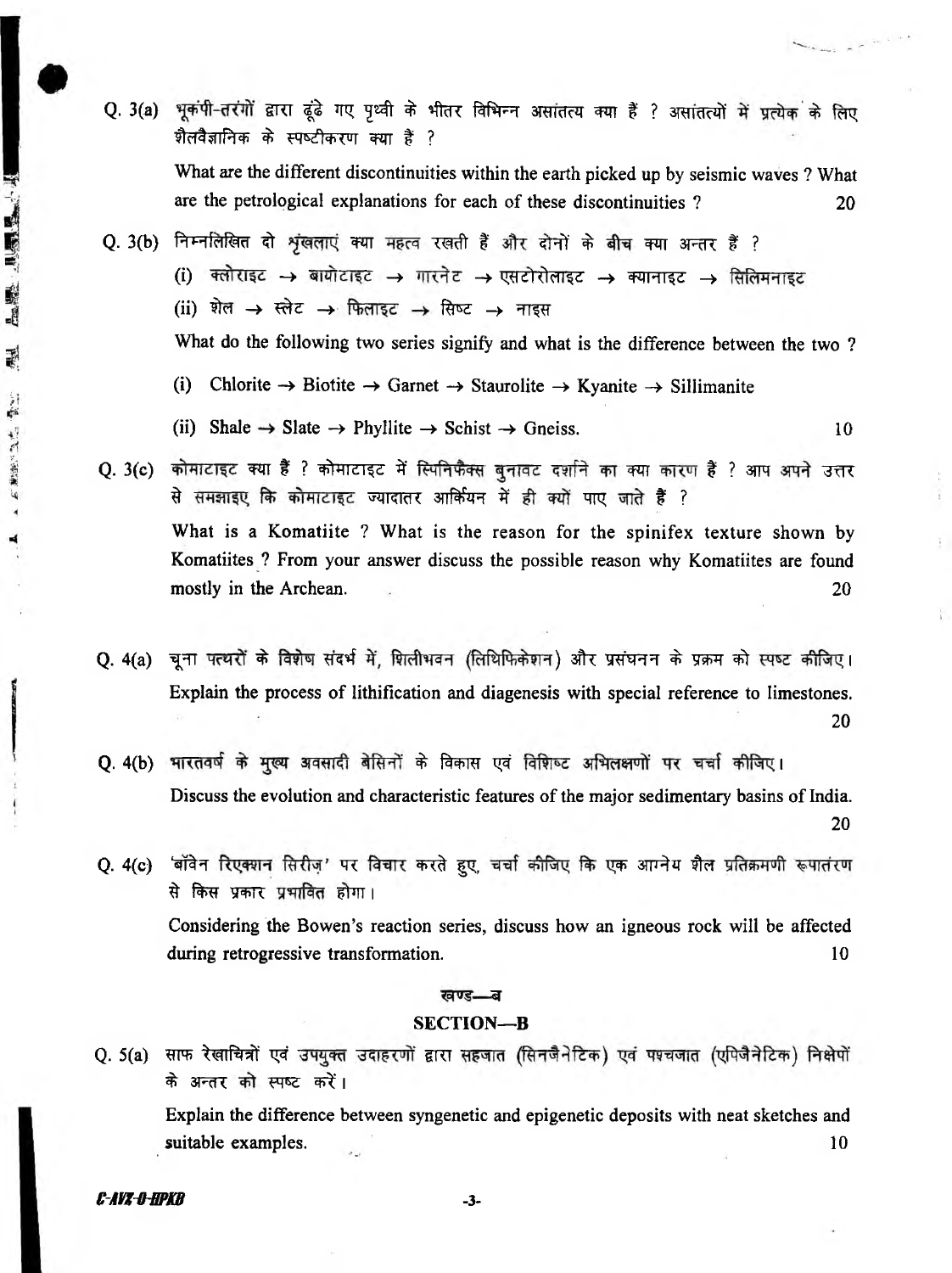- Q. 5(b) भारतवर्ष में समुद्रतटीय बालू से कौन-कौन से प्लेसर खनिजों का उत्पादन किया जाता है ? इनमें से किन्हीं दो खनिजों के गणधर्मों और उपयोगिताओं का वर्णन करें। **What are the placer minerals produced from beach sands in India ? Describe the properties and uses of any two of these minerals.** 10
- Q. 5(c) विद्युतीय पूर्वेक्षण की सेल्फपोटेन्शियल एवं इनड्यूस्ड पोलराइजेशन विधियों के सिद्धांतों एवं अनुप्र<del>यो</del>गों का संक्षिप्त वर्णन करें। **Briefly describe the principles and applications of self-potential and induced polarization methods of electrical prospecting.** 10
- Q. 5(d) क्रिस्टल संरचना में किसी धनायन की उपसहसंयोजकता-संख्या निर्धारित करने के रासायनिक पैरामीटर **TO-TO t ? ffrf «FTT^** *^* **3 - # ^ ^ 4~\*#F^ \$** *'35W &\t* **% t o** *w m ^ \*

**What are the chemical parameters which determine the coordination number of a cation in crystal structure ? Illustrate with examples of cations in 3-fold and 4-fold coordination in rock forming minerals.** 10

- Q. 5(e) समुद्री प्रदूषण के क्या स्रोत हैं तथा समुद्री पारिस्थितिक तंत्र पर उनका क्या प्रभाव है ? **What are the sources of marine pollution and their effect on marine eco-system ? 10**
- Q. 6(a) मैगनेटाइट और हेमाटाइट खनिजों में से किसमें लोह अधिक रहता है ? मैगनेटाइट एवं हेमाटाइट में लोह सान्द्रण का (तौल प्रतिशत में) परिकलन करके इसे दर्शाएं। परमाणु भार :  $Fe = 56$ ,  $\nabla \vec{q}$   $O = 161$ **Which one of the two minerals, magnetite and hematite, contains more iron ? Illustrate by calculating iron concentration (in wt. %) of magnetite and hematite. Atomic weight of**  $Fe = 56, O = 16.$  10
- Q. 6(b) मैग्मीय सल्फाइड निक्षेप के बनने के प्रक्रम को स्पष्ट करें। मैग्मीय सल्फाइड निक्षेप का अभिलाक्षणिक **सनिज समुच्चय क्या है** ?

**Explain the process of formation of magmatic sulphide deposit. What is the characteristic** mineral assemblage of magmatic sulphide deposit ? 15

 $\overline{\mathbf{z}}$ 

İ

Q. 6(c) विमान-वाहित चुम्बकीय सर्वेक्षण पर और भूतल आधारित चुम्बकीय सर्वेक्षण पर उसके फायदे पर एक *<u>zिप्पणी लिखें।</u>* 

**Write a note on air-borne magnetic survey and its advantage over ground based magnetic survey.** 10

Q. 6(d) खनिज निक्षेपों के भूमिगत खनन की विधियां क्या हैं ? भूमिगत खनन के भूतल एवं पर्यावरण पर पड़ने वाले प्रभाव पर एक टिप्पणी लिखें। **What are the methods of underground mining of mineral deposits ? Add a note on impact**

 $1 - 1$ 

**of underground mining on ground surface and environment. 15**

# *C-Affl-Q-BPKB* - 4 -